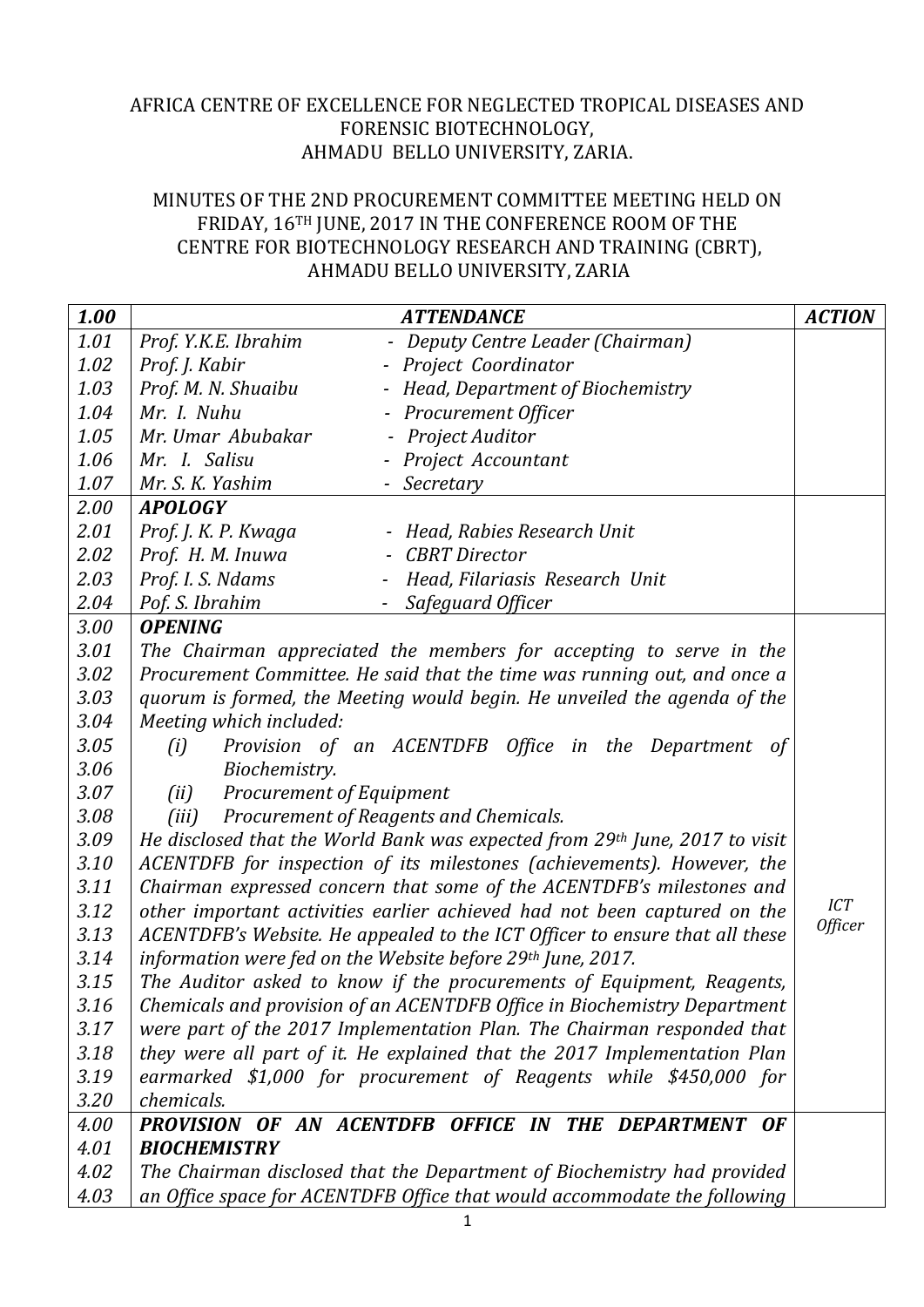| 4.04         | Officers:                                                                      |                                                                         |                   |                       |  |  |  |
|--------------|--------------------------------------------------------------------------------|-------------------------------------------------------------------------|-------------------|-----------------------|--|--|--|
| 4.05         | (a) Students' Postgraduate Coordinator and                                     |                                                                         |                   |                       |  |  |  |
| 4.06         | (b) Postgraduate Seminar Coordinator in the Department of Biochemistry.        |                                                                         |                   |                       |  |  |  |
| 4.07         | He expressed the necessity of the Office and sought for the approval of the    |                                                                         |                   |                       |  |  |  |
| 4.08         | Meeting to furnish the Office so as to ensure proper records, coordination and |                                                                         |                   |                       |  |  |  |
| 4.09         | smooth running of the ACENTDFB's programmes in the Department.                 |                                                                         |                   |                       |  |  |  |
| 4.10         |                                                                                | This was approved by the Meeting.                                       |                   |                       |  |  |  |
| 4.11         |                                                                                | The following items were recommended and approved for the furnishing of |                   |                       |  |  |  |
| 4.12         |                                                                                | the ACENTDFB's Office in the Department of Biochemistry:                |                   |                       |  |  |  |
| 4.13         | S/N                                                                            | <b>Item</b>                                                             | Quantity          |                       |  |  |  |
| 4.14         | $\mathbf{1}$                                                                   | Printer (Medium Size)                                                   | $\mathcal{Z}$     |                       |  |  |  |
| 4.15         | $\overline{2}$                                                                 | Desktop Computer                                                        | 2 Sets            |                       |  |  |  |
| 4.16         | $\overline{3}$                                                                 | Laptop Computer                                                         | $\overline{2}$    |                       |  |  |  |
| 4.17         | $\overline{4}$                                                                 | Photocopier (Sharp AR-6020)                                             | 1                 |                       |  |  |  |
| 4.18         | 5                                                                              | <b>Scanner</b>                                                          | $\mathbf{1}$      |                       |  |  |  |
| 4.19         | 6                                                                              | A4 Paper                                                                | 10 Cartons        |                       |  |  |  |
| 4.20         | $\overline{7}$                                                                 | <b>Staplers</b>                                                         | 4 (differ. Sizes) |                       |  |  |  |
| 4.21         | 8                                                                              | <b>Staple Pins</b>                                                      | 5 Packets         |                       |  |  |  |
| 4.22         | 9                                                                              | Square thumb tacks                                                      | 2 packs           |                       |  |  |  |
| 4.23         | 10                                                                             | Pen (Blue, Black, Red) and Permanent Markers                            | 1 Packet each     |                       |  |  |  |
| 4.24         | 11                                                                             | Envelopes (A4 Size)                                                     | 2 packets         |                       |  |  |  |
| 4.25         | 12                                                                             | Cabinet                                                                 | 1                 |                       |  |  |  |
| 4.26         | 13                                                                             | <b>Hand Punch</b>                                                       | 1                 |                       |  |  |  |
| 4.27<br>4.28 | 14                                                                             | <b>UPS</b> (Power Back-up)                                              | $\overline{2}$    |                       |  |  |  |
| 4.29         | 15                                                                             | <b>Stabilizers</b>                                                      | $\mathfrak{2}$    |                       |  |  |  |
|              | 16                                                                             | <b>Table Punch</b>                                                      | 1                 | Procur.               |  |  |  |
|              | 17                                                                             | <b>External Hard Disk</b>                                               | 1                 | <i><b>Officer</b></i> |  |  |  |
|              | 18                                                                             | <b>Extension Wires</b>                                                  | $\overline{2}$    |                       |  |  |  |
| 4.32         |                                                                                | The Procurement Officer was asked to carry out these purchases by       |                   |                       |  |  |  |
| 4.33<br>4.34 |                                                                                | solicitation.                                                           |                   |                       |  |  |  |
| 5.00         |                                                                                | <b>PROCUREMENT OF EQUIPMENT</b>                                         |                   |                       |  |  |  |
| 5.01         |                                                                                | The following equipment were considered for procurement.                |                   |                       |  |  |  |
| 5.02         | <b>SN</b>                                                                      | <b>Item</b>                                                             | <b>Quantity</b>   |                       |  |  |  |
| 5.03         | $\boldsymbol{1}$                                                               | Refrigerated Centrifuge                                                 | 2                 |                       |  |  |  |
| 5.04         | $\overline{2}$                                                                 | <b>Flow Cytometer</b>                                                   | 1                 |                       |  |  |  |
| 5.05         | 3                                                                              | Ultra-Freezer (-80 <sup>o</sup> C)                                      | 1                 |                       |  |  |  |
| 5.06         | $\overline{4}$                                                                 | Laminar Flow (Safety) Cabinet                                           | $\overline{2}$    |                       |  |  |  |
| 5.07         |                                                                                | Micro-pipettes (variable, single and multi-channels                     |                   |                       |  |  |  |
| 5.08         | 5                                                                              | types): 0- 20ul; 0-100ul; 100-1000ul;+ Stand and                        | 10                |                       |  |  |  |
| 5.09         |                                                                                | timer, Multi-channel                                                    |                   |                       |  |  |  |
| 5.10         | 6                                                                              | <b>Inverted Microscopes</b>                                             | 1                 |                       |  |  |  |
| 5.11         | $\overline{7}$                                                                 | Electroporator                                                          | 1                 |                       |  |  |  |
| 5.12         | 8                                                                              | Termocycler                                                             | 6                 |                       |  |  |  |
| 5.13         | 9                                                                              | SDS Mini-gel                                                            | 1                 |                       |  |  |  |
| 5.14         | 10                                                                             | Electrophoresis Machine Completed with Power Pack                       | $\boldsymbol{4}$  |                       |  |  |  |
| 5.15         |                                                                                |                                                                         |                   |                       |  |  |  |